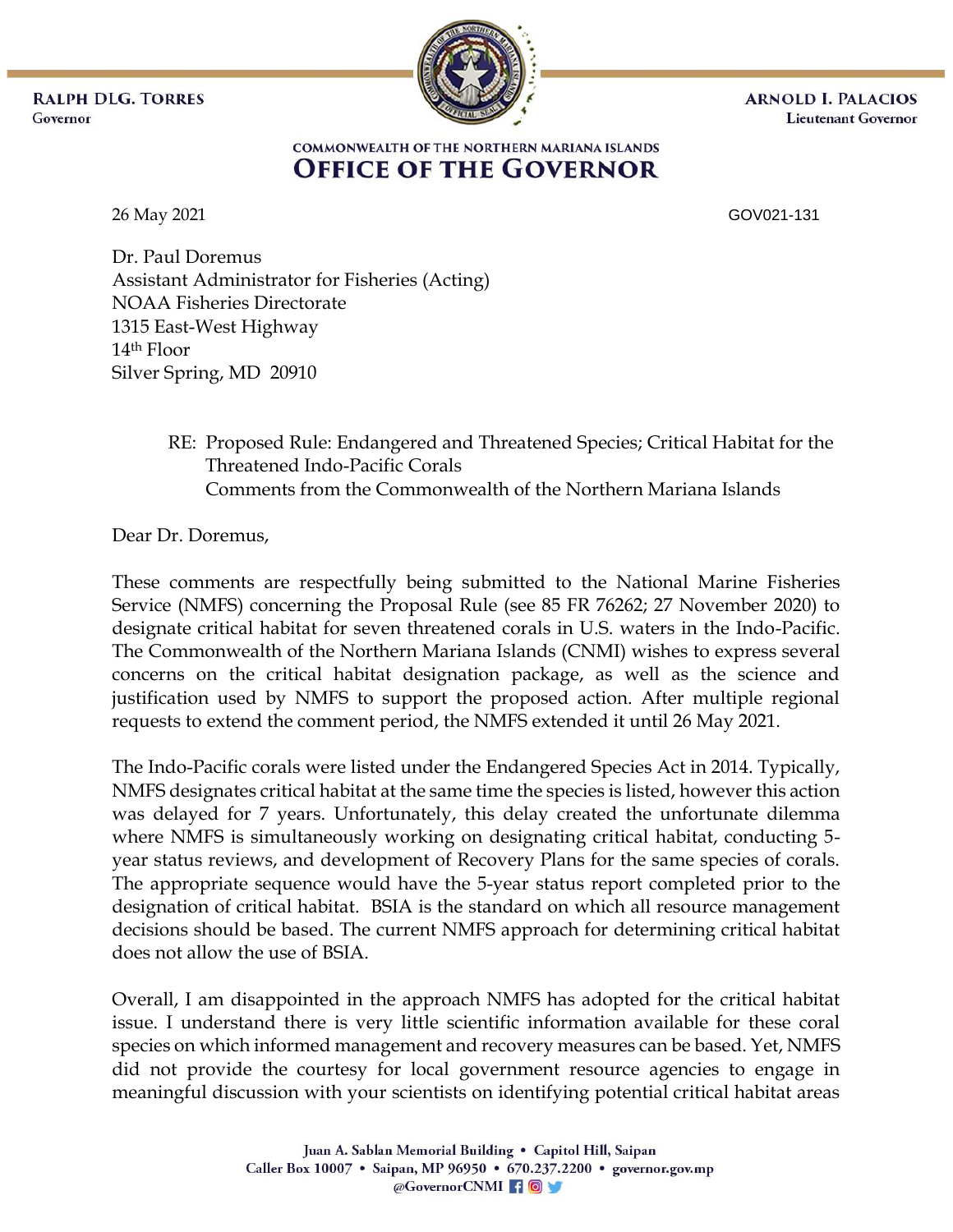in our territorial waters. In complete indifference to the management responsibilities of our local resource managers, NMFS chose to unilaterally propose to designate virtually all the shallow nearshore waters as critical habitat.

The CNMI Legislature stated their position through passage of House Joint Resolution 22-2 (attached). The CNMI Legislature supports a delay in the critical habitat designation process until such time as the 5-year coral status review and coral recovery plans can be completed. The Resolution also recommended that the Department of Lands and Natural Resources and NMFS work cooperatively in identifying appropriate coral critical habitat that is based on BSIA.

## ISSUES:

On 19 January 2021, I jointly signed a letter to the NOAA Assistant Administrator (Fisheries) with the Governors of American Samoa and Guam requesting a 90-day time extension to the comment period in order for the affected Pacific Island communities to fully better understand the critical habitat issue and to review the data. We requested a 90-day extension to properly review the science supporting the designation as our resource agencies were not invited to participate in the planning process. In addition, this is the first time critical habitat would be designated in waters under local CNMI management authority. Unfortunately, NMFS provided only an additional 30 days.

In accordance with 16 U.S.C. § 1456, also referred to as Section 307 of the Coastal Zone Management Act of 1972, NMFS submitted a negative federal consistency determination to our CZM Program Manager related to the proposed coral critical habitat designation. NMFS determined that the proposed action "will have no reasonably foreseeable effects on the enforceable policies of … CNMI" (Federal Register Vol 85 #229 pp76284). The Division of Coastal Resources Management rejected the NMFS negative determination and urged NMFS to "… consider re-scoping the critical habitat boundaries and/or areas not included in critical habitat, working together with CNMI stakeholders and resource agencies for the purposes of reducing future administrative burden and negative economic effects." As of 23 May 2021, NMFS has not responded.

As requested by the CNMI, Guam, and American Samoa resource agency heads, a virtual meeting took place on 8 March 2021 with NMFS representatives to discuss broad regional concerns on the coral critical habitat issue. Governmental agencies again requested that NMFS place the critical habitat designation process in abeyance until the ESA 5-year status review has been completed. Again, the request was denied. However, NMFS did provide a 60-day time extension to the public comment period and a promise to "… *work directly with your agency staff to ensure that we have the relevant information from your Departments to incorporate into the final coral critical habitat rule, if warranted.*" It is my understanding that DLNR is still waiting for NMFS to approach them for assistance.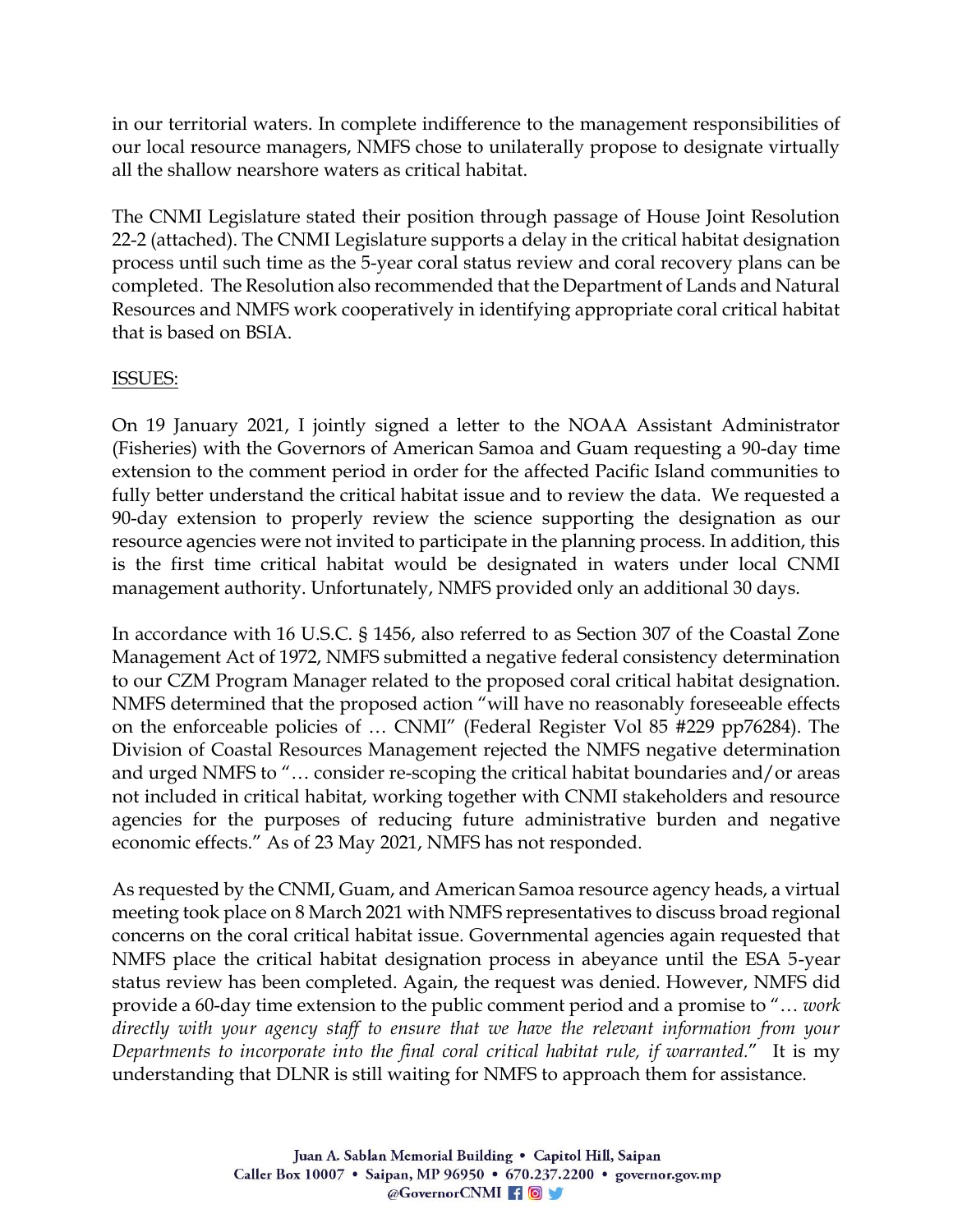The last issue I wished to bring up is the duplicative and therefore, potentially unnecessary designation of critical habitat. Any additional protections offered to listed corals through the designation of critical habitat could be considered insignificant when compared to the myriad of existing federal and local regulatory programs that protect corals and coral reef habitat. For example, the following regulatory programs minimize direct physical impacts to all corals, protected corals, and coral reef habitat, while others promote water quality improvements necessary for corals to thrive: National Environmental Policy Act, Clean Water Act section 404 (especially the section 404 (b)(1) Guidelines and Compensatory Mitigation Plans) and Rivers & Harbors Act section 10, Endangered Species Act sections 7 and 10, Magnuson Stevens Act Essential Fish Habitat consultation, CNMI section 401 Water Quality Certification, CNMI Coastal Zone Management Program, CNMI Earthmoving and Erosion Control Permit, and the USEPA Construction General Permit. In addition, the CNMI has two coral production facilities that are associated with the CNMI's coral reef restoration program; one of the facilities is propagating threatened coral species.

When existing regulatory coral protections are combined with the scientific information provided by J.E.N. Veron<sup>1</sup>, the justification and usefulness of designating critical habitat in US waters for the Indo-Pacific corals becomes highly questionable.

I would appreciate an NMFS reevaluation of whether critical habitat designations for listed corals are warranted in US jurisdictions in the Indo-Pacific. There appears to be sufficient regulatory protections currently in place to protect the existing coral populations.

## CONCLUSION:

I support meaningful science-based conservation measures. However, it appears that the critical habitat designation is more related to unnecessary federal overreach with little return on fulfilling conservation objectives. It is our understanding that the main distribution of these coral species are located outside US jurisdictions and their populations are not at risk.

I am respectively requesting that NMFS withdraw the critical habitat designation until the ongoing coral status reports have been finalized and when affected island communities can be provided meaningful participation in deciding whether critical habitat is in fact, warranted and if so, where critical habitat should be designated. To accomplish this endeavor, I would appreciate if NMFS hold an inclusive in-person workshop with all three jurisdictions that will properly address critical habitat issues.

 $<sup>1</sup>$  review by J.E.N Veron, submitted as part of the comments from the Western Pacific Regional Fishery</sup> Management Council.